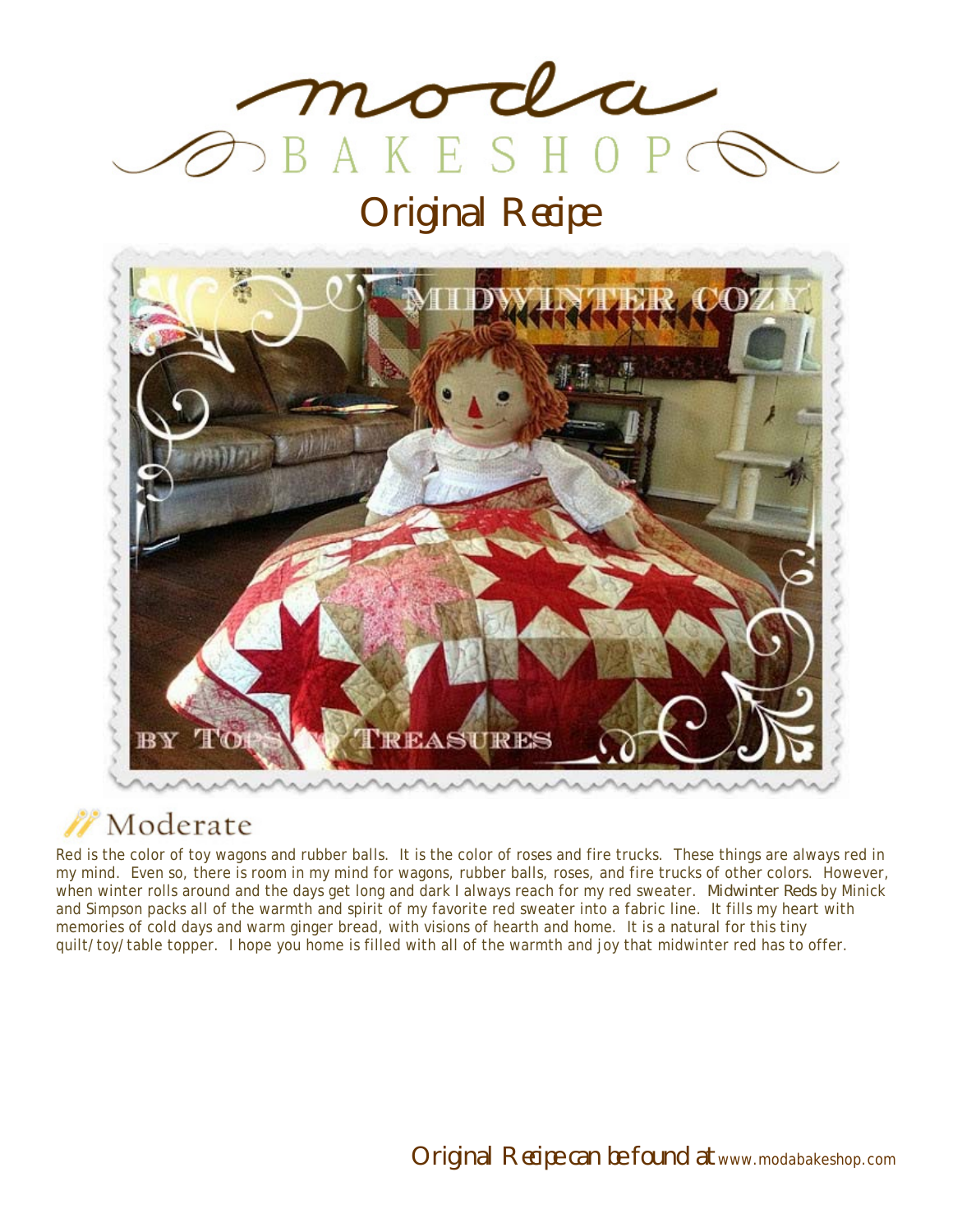

## Ingredients:

- Stars and Backgrounds
	- o 8, 2 1/2" Candy Charm Packs + 1, 5" Charm Pack for a very scrappy look
	- o OR 1 layer cake
- Inner Border & amp; Binding
	- o 1/2 yard (I used tone on tone paisley in red SKU#14766-13)
- Outer Border
	- o 1/2 yard (I used red floral on tan, SKU #14761-16)
- Backing
	- o 1 yard (I used red dots on tan, SKU14767-16)

## Instructions:

Cutting Directions:

- Stars If you are using a layer cake rather than the charm packs you can cut all of the required pieces from 1, 10" x 10" square.
	- o cut 12 sets of
		- 8, 2 1/2" x 2 1/2" squares (if not taken one each from the candy charm packs) for points.
	- 1, 4 1/2" x 4 1/2" square (from matching 5" charm) for centers.
	- Backgrounds using either 3, 5" charms or 1 layer cake square
		- o cut 12 sets of
			- $\blacksquare$  4, 2 1/2" x 4 1/2" rectangles for edges.
			- $\blacksquare$  4, 2 1/2" x 2 1/2" squares for corners.
- Borders
	- o Inner cut 4, 1" x width of fabric (wof) strips
	- o Outer
		- $\blacksquare$  cut 4, 3" x wof strips
- Binding

o cut 4, 2 1/2" x wof strips

Sewing Directions: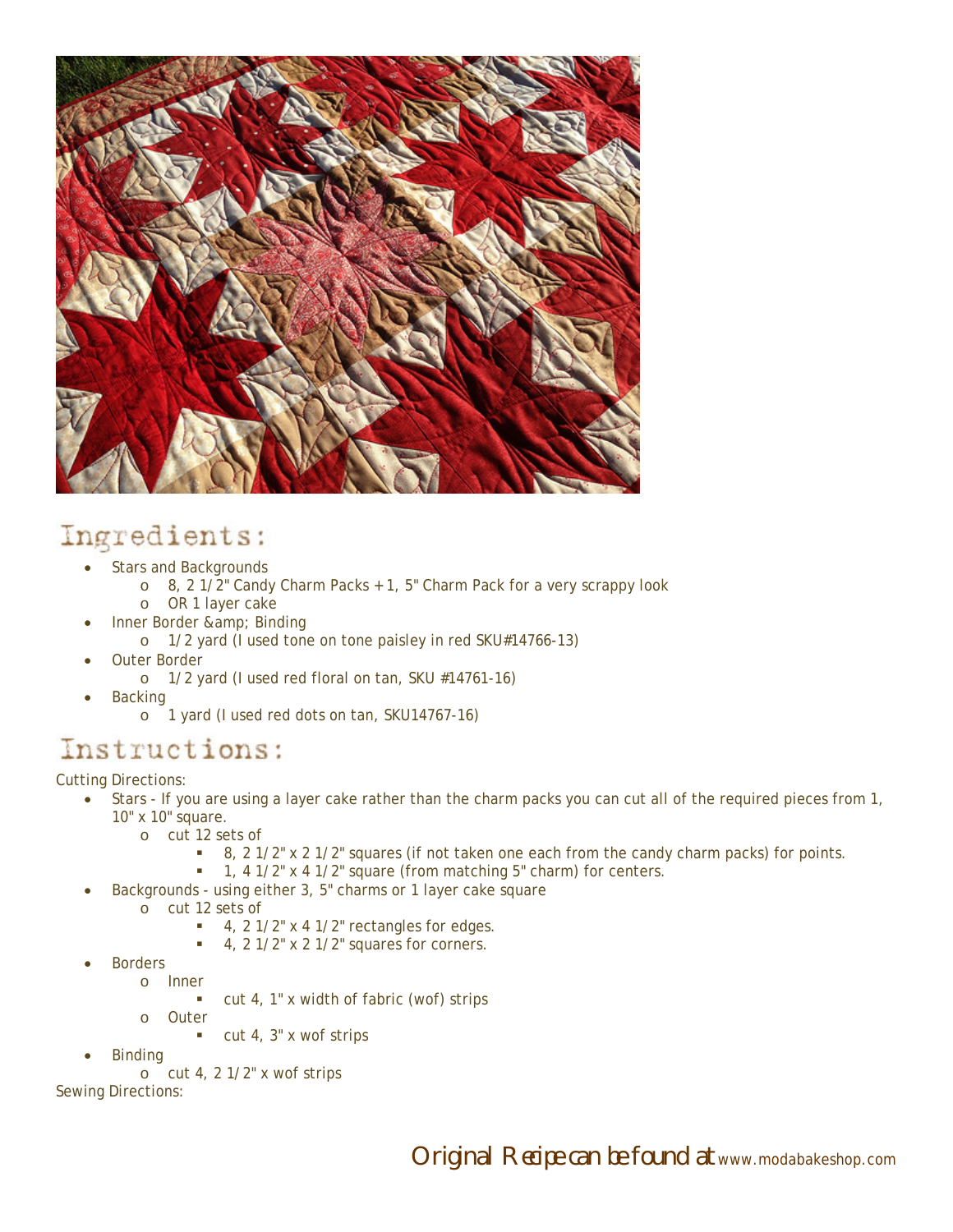The directions are written as if you were making one block at a time. When I want my projects to be more unified (less scrappy) I make them this way. It is easier to keep all of the same colors together. If you want a more scrappy project make all of the flying goose units at the same time, randomly selecting squares and rectangles.

- Flying Goose Units
	- o Gather
		- $8, 2 \frac{1}{2}$  x 2  $\frac{1}{2}$  squares
		- $\blacksquare$  4, 2 1/2" x 4 1/2" rectangles
		- o Draw a diagonal line on the wrong side of each 2 1/2" square
		- o With right sides together align one square atop one rectangle.
		- o Sew along the line but just to the outside. (on the side toward the smallest part of the rectangle



- o Iron flap open pushing the triangle lying over the larger part of the rectangle up and over the seam.
- o At this point you can trim the excess fabric from the back of the patch; however, I leave mine in. It gives me a little more control over the bias edge that tend to make triangles warp, and it make the points stick out just a little more in the finished product.



o You now have a rectangle with one corner different. o Repeat the process on the opposite side of triangle.



o Be careful to get the seam going in the right direction. It should be perpendicular to the seam you already made.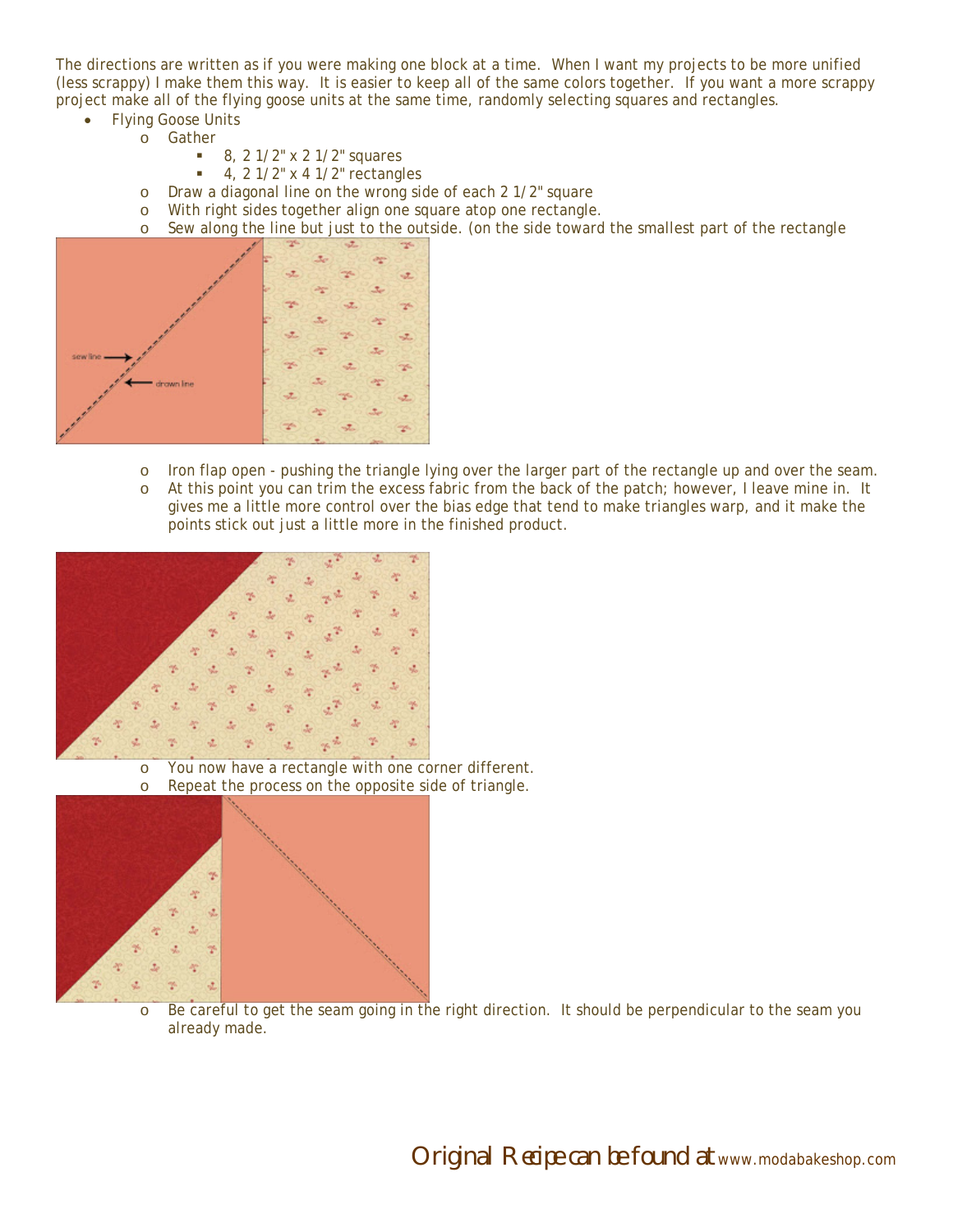

- o Trim unit back to 2 1/2" x 4 1/2" rectangle
- o Again, you choose to trim the seam allowances or not.
- o Repeat 3 times for a total of 4 units.

**Block** 



- o Gather
	- **4 flying goose units**
	- $\bullet$  4, 2 1/2" x 2 1/2" background squares
	- $-1$ , 4 1/2" x 4 1/2" star square
- o Sew Rows
	- **Top and bottom**

Sew patches together as shown



**IFON SEAM ALLOWARCES TOWARDS THE BACKGROUND SQUARES** 

- **Center** 
	- **Sew patches together as shown**

Original Recipe can be found at www.modabakeshop.com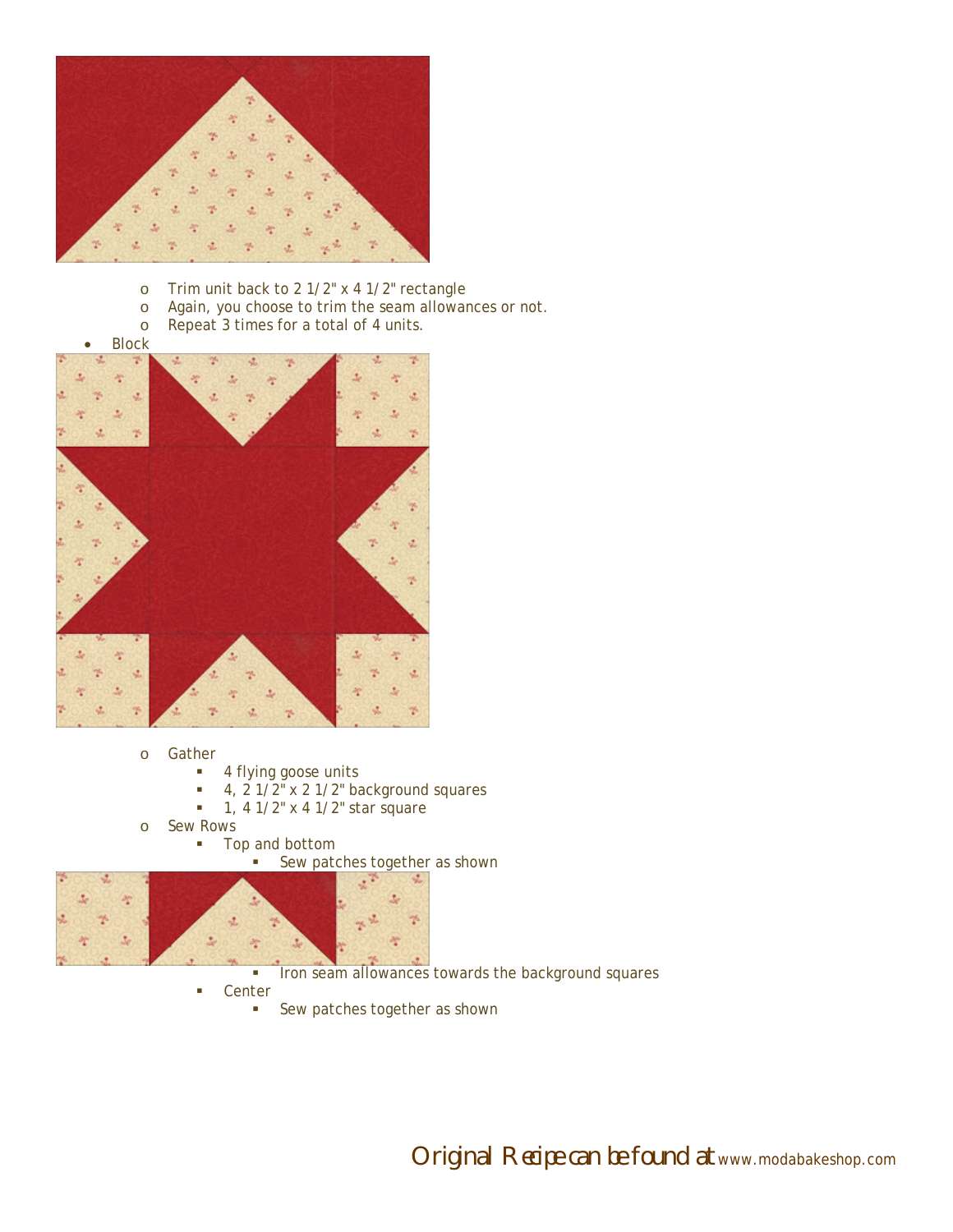

- Iron seam allowances towards the center
- o Sew rows together to form square.
- o Iron seam allowances away from the center block. This will require a good deal of steam if you left the extra fabric on the goose patches.
- o Trim final block to 8 1/2" x 8 1/2"
- Make 12 blocks
- The Quilt
	- o Gather
		- $12, 81/2$ " x 81/2" star blocks
		- inner border 4, 1" x wof
		- outer border 4, 3" x wof
		- o Arrange blocks in a 4 x 3 grid to your liking.
		- o Sew 3 sets of 4 blocks together to make rows
		- o Sew rows together to make center of top.
		- o Sew inner border strips on long edges.
		- o Iron seam allowances towards the border
		- o Sew inner border strips on short edges
		- o Irons seam allowances towards the border
		- o Repeat border process with outer border.
		- o Layer and quilt as desired.

## Yield:

One super cute little quilt for doll or baby. This quilt is also sized nicely to fit on a coffee or end table. Alter the arrangement of blocks to a 2 x 6 grid and create a sweet holiday runner.



 Food for thought - This block was designed to be used with candy charm sized pieces. You used them to make the points of the stars in the flying goose units, and the corner background pieces. You could also use them to make the rest of the block.

Sew 2 candy charms together to make 1, 2 1/2" x 4 1/2" rectangle. This is the size of the foundation rectangle for the flying goose unit.

Sew 4 candy charms together to make 1, 4 1/2" x 4 1/2" square. Perfect for the center of these stars!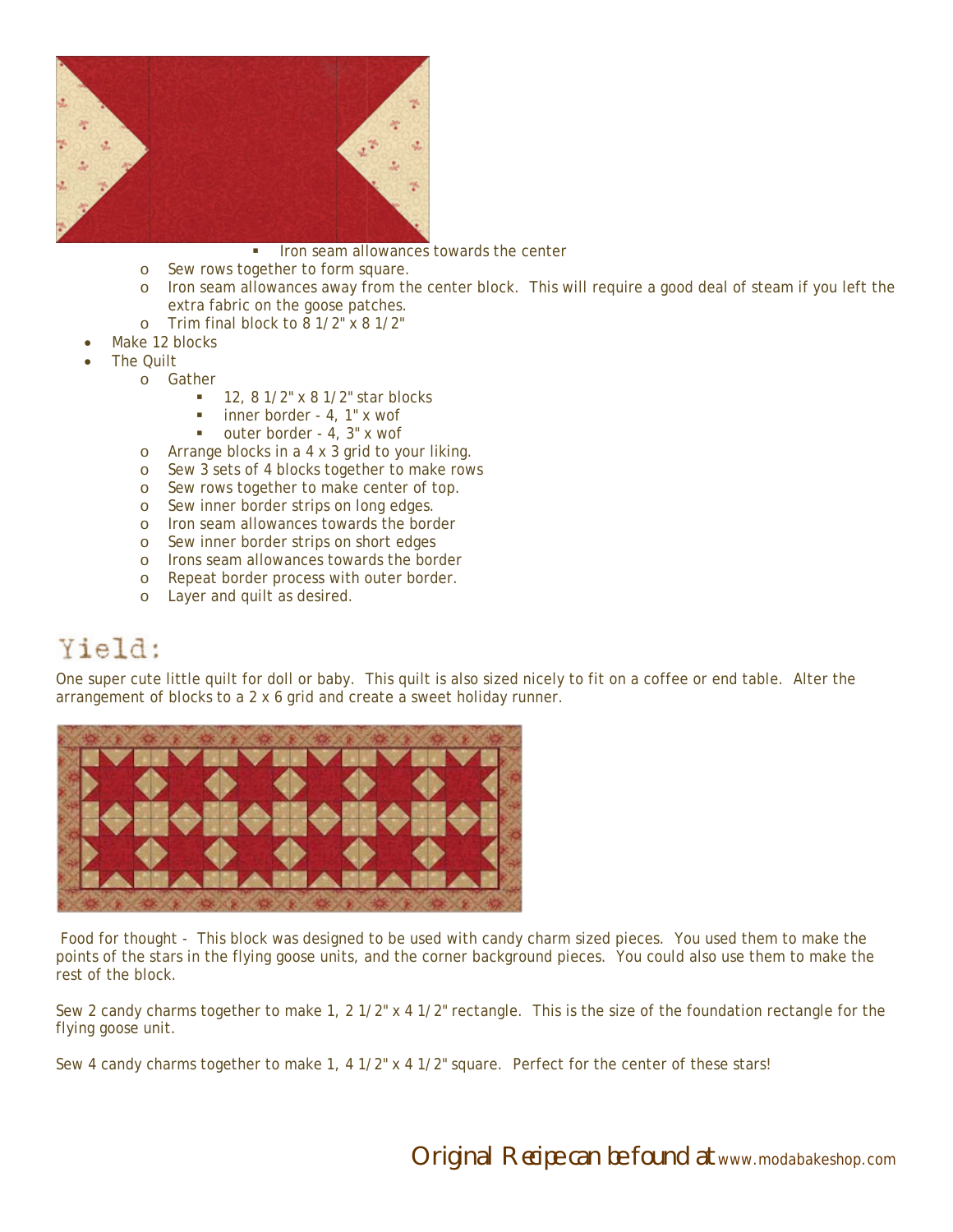

Check out the block I made with 24 candy charm squares and the scraps from my inner border. To do the same you need 12 light squares and 12 dark squares. Depending on the fabric line (not all lines have the same number of dark and light fabrics in them) you could make 2 blocks per candy charm pack. OR, go with a regular sized charm pack and you have the makings of 8 blocks. OR go with a layer cake and you can make 32 blocks. I think I would love to see that quilt!



This is a picture collage made on PicMonkey. Imagine how cool it would look with 16 different blocks!

No matter what version of this pattern you use, or what fabric line, I 'd love to see it. Please add a picture to the Tops to Treasures Flickr group, or send me your photo. I would be glad to add it for you.